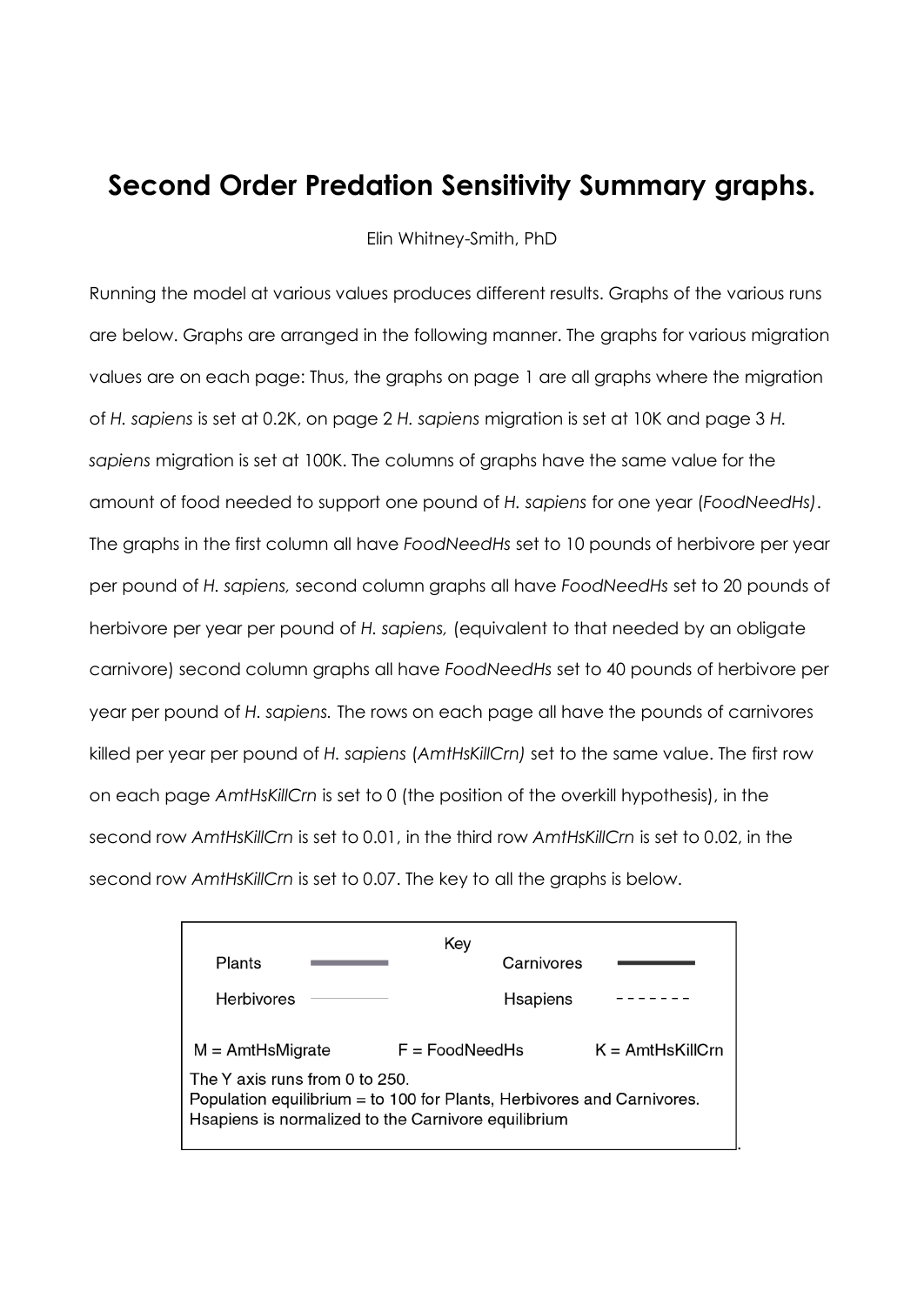## *H. sapiens migrates into the New World 0.2K.*

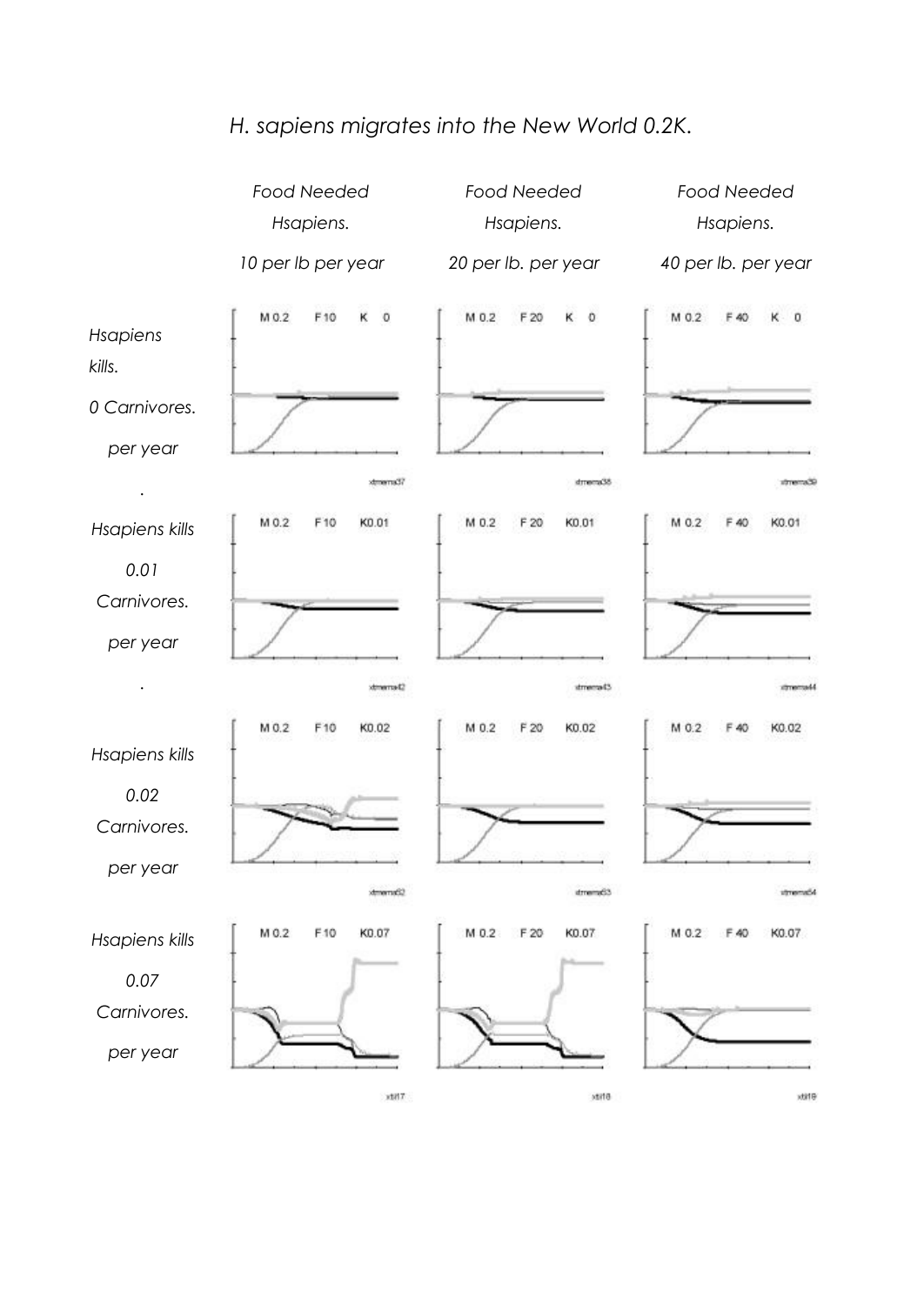

## *.H .sapiens migrates into the New World 10K.*